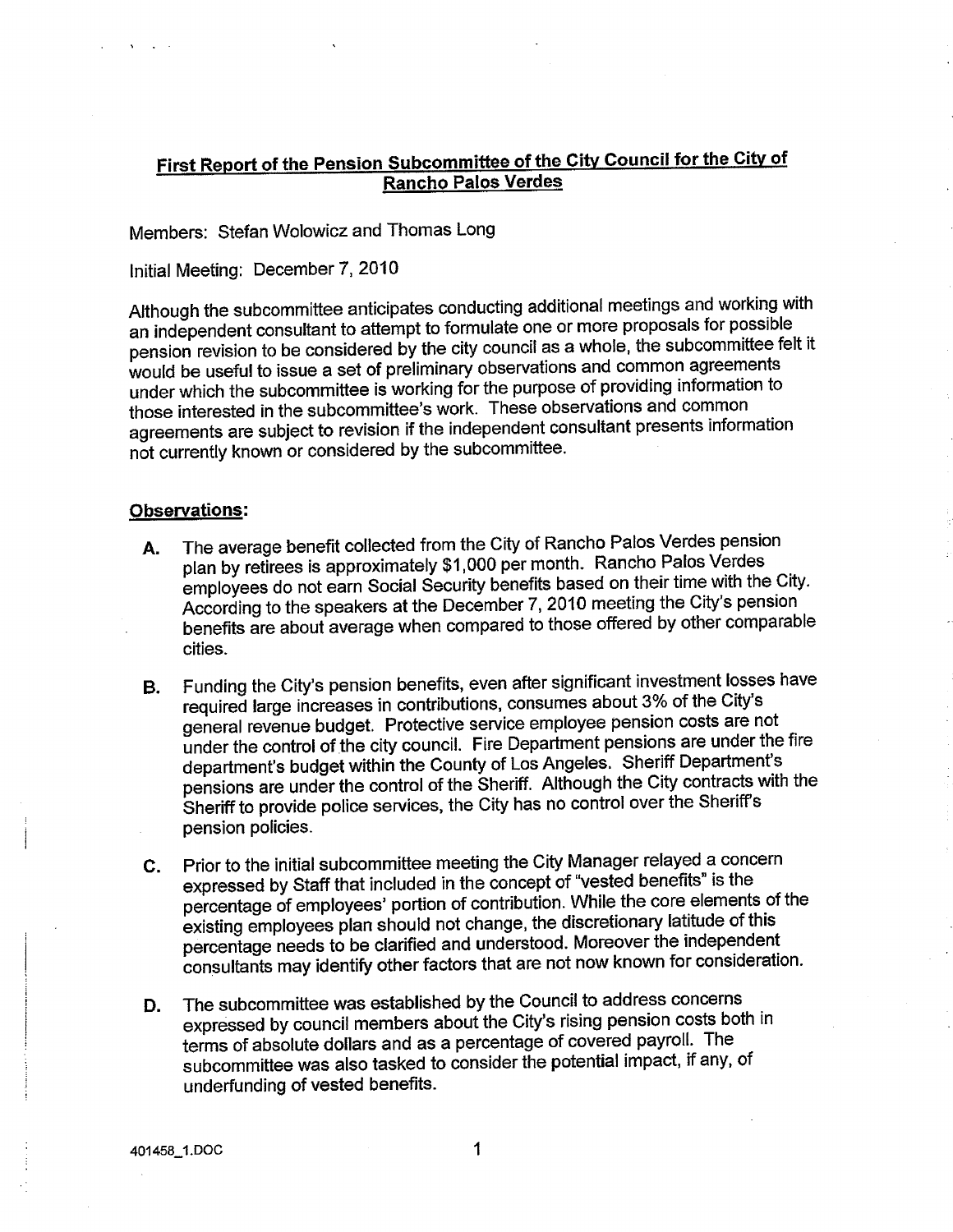- E. Various factors contríbute to the complexity of the subcommittee's tasks and may be beyond the control of the council and the city. These include:
	- (1) Unpredictable and uncontrollable impacts on investments from market performance and changes in actuarial factors that affect the costs of benefits.
	- (2) CaIPERS offers only a límited set of options. Based on comments from the speakers during the December 7, 2010 it is our understanding that CaIPERS does not provide service for Defined Contribution retirement plans. CaIPERS would require cities offering a second tier defined contribution plan to place the defíned benefit plan with another plan administrator.
	- (3) Adopting changes to the City's pension plan that would reinstitute Social Security benefits or adopt currently unavailable formats may require agency rulings, judicial interpretations, andlor legislative action.

## Gommon Aqreements:

1. The subcommittee is considering changes in pension formulas, contributions, and benefits only for newly-hired employees. The subcommittee is not now considering any changes, whether it is in benefits or funding of contributions, for existing employees and retirees of the City of Rancho Palos Verdes.

Z. The subcommittee is not considering options which involve the City departing from the Galifornia Public Employees Retirement System ("Ga|PERS"). Given the preliminary comments received, the subcommittee has found that departing from CaIPERS is not now practical or cost-effective.

3. Any revisions made to the Gity's pension benefits should not degrade the City's ability to recruit and retain high quality professional emþloyees. The City has a long established policy of attempting to provide compensation at the 75<sup>th</sup> percentile when compared to other comparable California cities as a way of recruíting and retaining skilled employees.

l. The primary purpose of pension revisions is to control costs and to provide a sustainable pension plan. lt may be found that given viable alternatives how availabte retiremeni costs cannot be significantly reduced but only limited in the increases. The purpose of pension revisions is not to cut pension benefits to existing employees or othenryise disrupt the City's relationships with its employees or with potential recruits. lnstead, the purpose is to assure that pension contributions both appropriately fund promised benefits but also are within the City's abilities to support. Future pension cost increases should be controlled such that the City's overall pension costs remain a relatively low share of the City's budget and do not grow disproportionately compared to other of the City's costs. A sustainable pension plan providing good value benefits is in the common interest of both the City's employees and its residents.